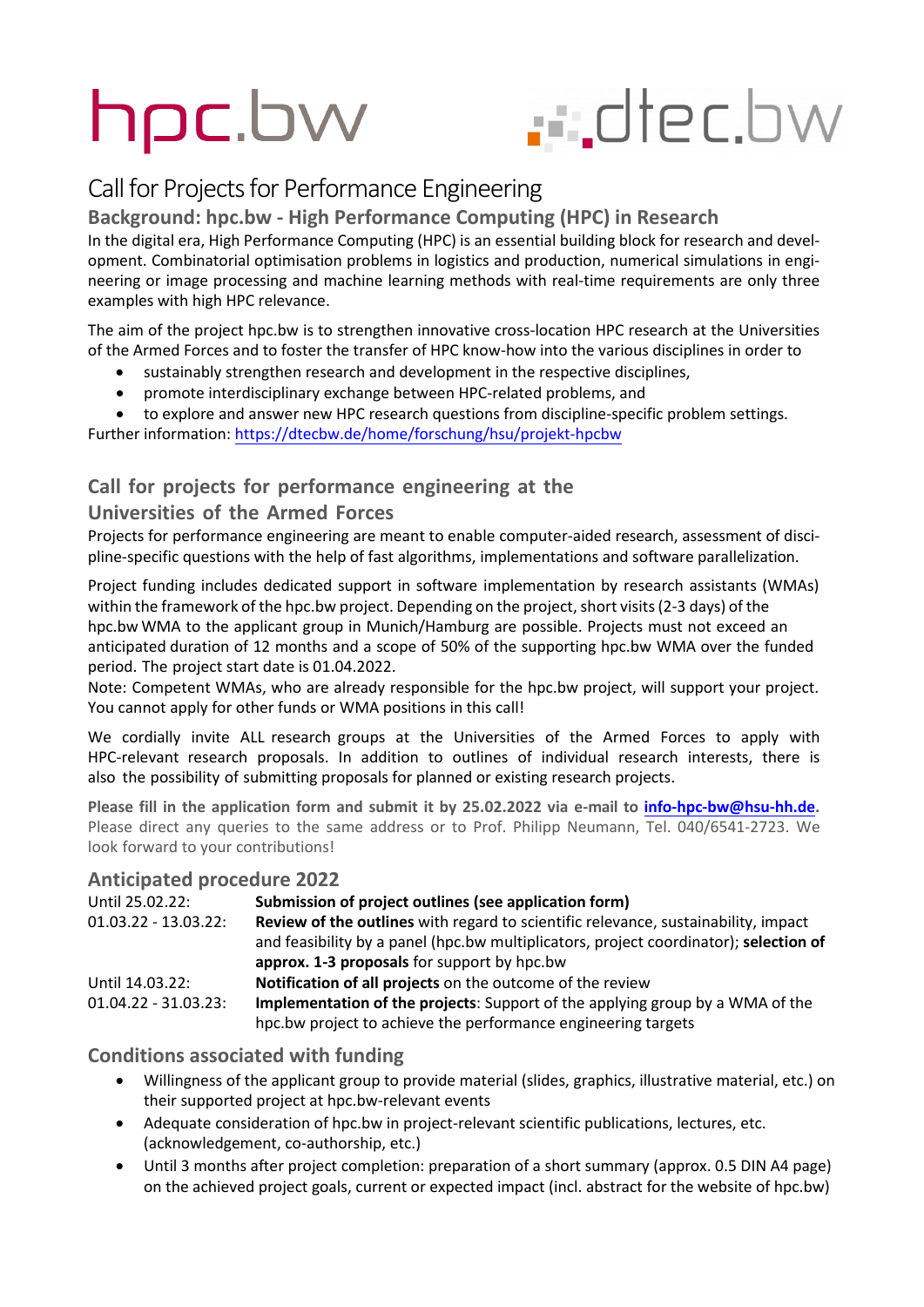## Application Form Performance Engineering: hpc.bw- High Performance Computing (HPC) in Research

**General information** Project title: Planned project duration: Contact person: E-mail: Faculty: Professorship: If applicable, relation to funded research project (project title, funding institution):

#### **1. Description of the research project**

1.1 Outline the research project for which HPC is needed (approx. 4 lines).

1.2 How/why should HPC be used for the project (approx. 4 lines)?

**2. Description of the existing software that is to be optimized by means of HPC (approx. 4 lines): functionality, areas of application, etc.**

#### **3. hpc.bw support services in your project**

3.1 What problems (if any) are currently present in your software (e.g. program too slow (runtime), memory consumption too high)? Can you quantify these (approx. 4 lines)? (Example: Halving the runtime is necessary to answer the research question)